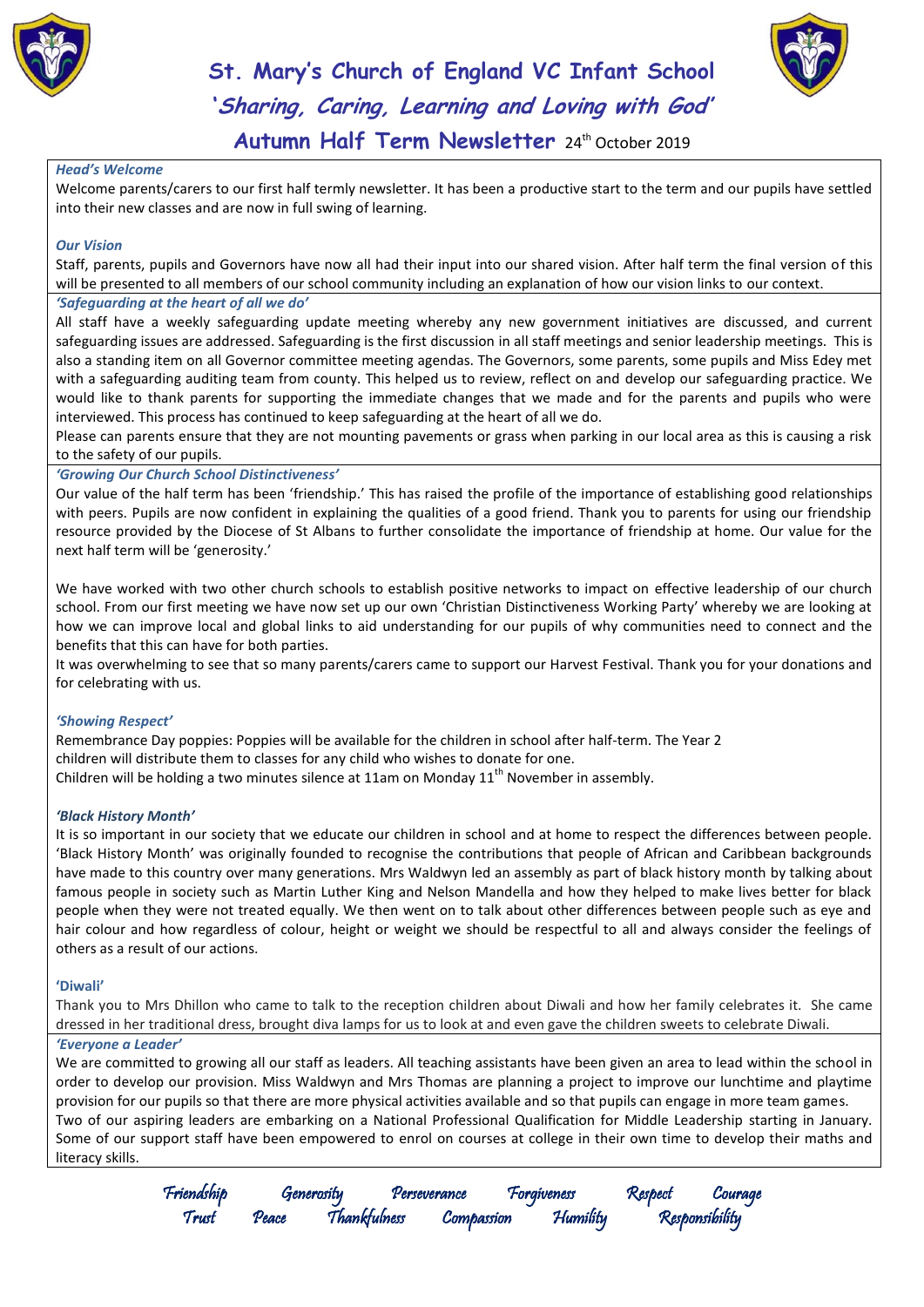



# **St. Mary's Church of England VC Infant School 'Sharing, Caring, Learning and Loving with God'**

### Autumn Half Term Newsletter 24<sup>th</sup> October 2019

#### *'Learning Together, Growing Together'*

Across the school we have been working together to adapt our provision so that learning is more active. This is having an impact on engagement within lessons. Our Reception pupils are now actively learning on entrance to the classroom in the morning through busy fingers which is supporting their fine motor development. Thank you to parents for supporting this change in routine.

We have been sharing our expertise with two student teachers in training from the University of Bedfordshire. They are in their final year and have been learning and growing within our team.

As reported in the 'Head's Update' we have been reviewing our curriculum intent to ensure there is a clear progression of skills across the whole school for each subject. Our subject leaders have had training to develop and sustain effective subject leadership skills.

#### *'Stimulating Surroundings'*

We have been reflecting on our school environment and staff have trialled and implemented greater use of working walls to document the learning journey in discrete subjects and for topic work. We are finding that this is having an impact on our pupils remembering their learning.

One of our volunteers has been gardening and improved the courtyard area outside the staff room.

#### *'Connecting Communities'*

Communicating effectively is important to us. Thank you for completing our communication and engagement questionnaire. We are in the process of analysing the results of these and will communicate the findings and solutions after half term.

I can confirm the process for communicating concerns. In the first instance please speak with your class teacher. If you feel your concern has not been resolved, please speak with your child's Key Stage Leader. The Key Stage Leader for the Early Years is Mrs Waldwyn and the Key Stage 1 leader is Mrs Harrison. If after speaking with the Key Stage Leader your concern has still not been resolved, then please make an appointment with Miss Edey. To make an appointment with Miss Edey or a Key Stage Leader, please contact the school office.

We are working with St Mary's Junior School, our PTA, the local fire and police service to host a fireworks display. We are very excited to be working together to provide this for our local community on  $9<sup>th</sup>$  November.

*'Together we can change young lives' Children in Need*

15<sup>th</sup> November is 'Children in Need' day. The children can come to school dressed in spots or non-uniform and pay £1. All money collected will go to Children in Need.

#### *'Supporting Social and Emotional Aspects of Learning'*

Mrs Jablonski and Mrs Evans have welcomed children back to the weekly SEAL Club on Wednesday lunchtimes. Children from all the KS1 classes meet to socialise and play board games. They learn to share, take turns and play co-operatively with children from different classes. Sessions end with a quiet, mindful refection time with an opportunity to relax to music before the start of afternoon lessons.

#### **'Keeping Safe'**

Mrs Green will be delivering an assembly on E-safety after half term. She will be ensuring that pupils have a good understanding of how to keep safe online with clear procedures for what to do if they don't feel safe.

All of our pupils took part in a 'who can we talk to?' session whereby they identified school staff that they felt comfortable talking to if they had a worry. Each class has represented this visually and this is accessible as a constant reminder to all pupils.

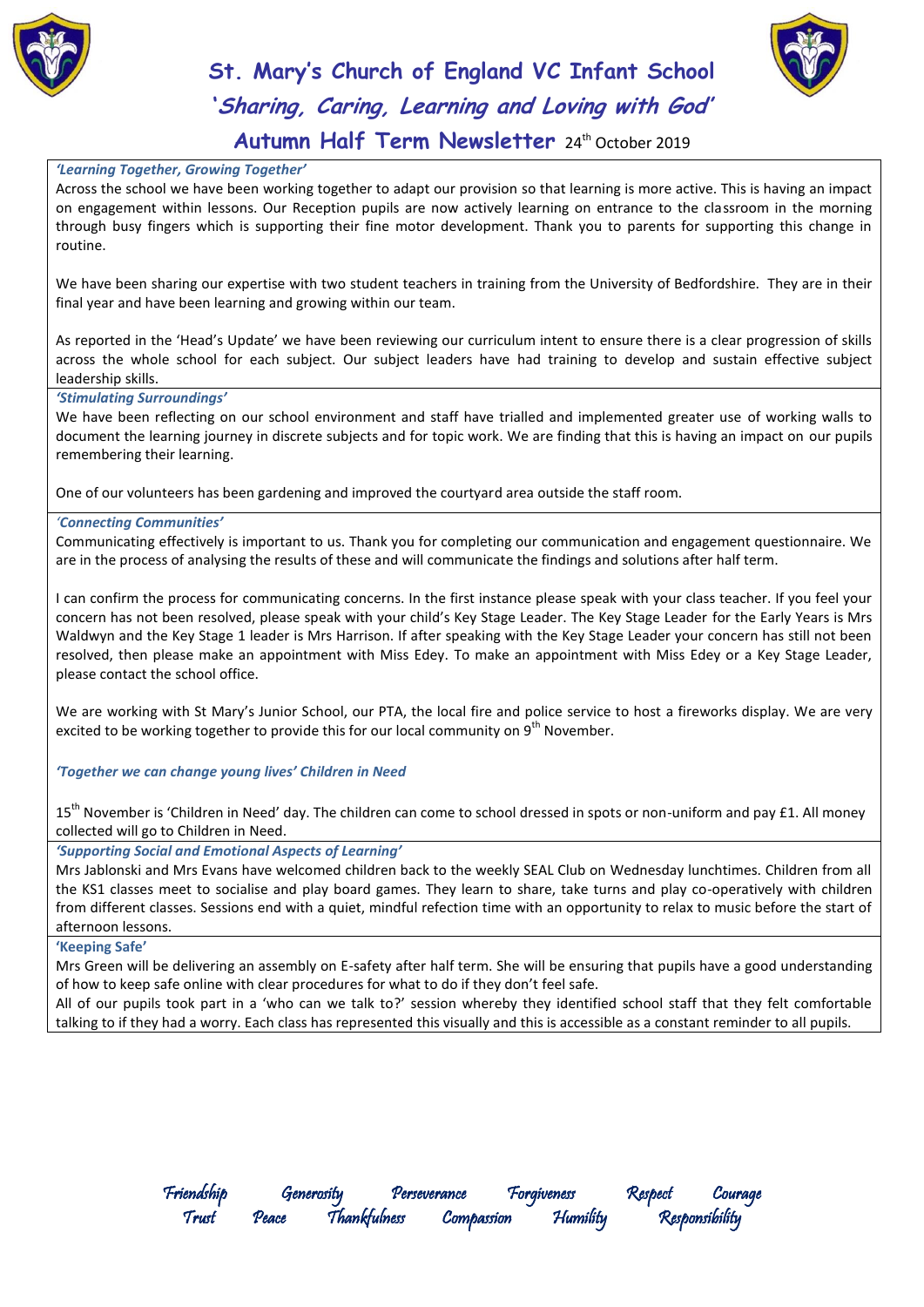



# **St. Mary's Church of England VC Infant School 'Sharing, Caring, Learning and Loving with God'**

### Autumn Half Term Newsletter 24<sup>th</sup> October 2019

#### *'Healthy Bodies, Healthy Minds'*

Mrs Thomas delivered an assembly to the school to promote the importance of physical activity both in school and at home, activities they could take part in and to reintroduce the 'Healthy Selfie' board. The staff have also been sharing their physical activity with the children. Miss Edey led a whole school Zumba session to give pupils exposure to this type of dance and to promote enjoyment of physical activity.

The whole school took part in a Diwali dance workshop to raise awareness of different cultures and celebrations and of course to keep fit and active. Mrs Thomas will be analysing the questionnaires that she sent out this week and will be considering new clubs and ideas for physical activity in school.

Reception class had a visit from a hygienist who talked about the importance of looking after our teeth. All the children were given a bag of goodies to help them. Thank you very much to Mrs Smith for taking the time to help us learn about people who help us.

*'Caring for our Planet'* Gardening club have been busy planting daffodil bulbs for spring and finishing them with pansies for colour. Each class has its own container. They have also been making bird feeders to place around the calm garden, bug hotels to provide a habitat for our local bug residents and they have even planted seeds for an early display of flowers next year.

#### *'Enriching Experiences'*

Year 2 visited St Mary's Church on 30th September to investigate the different signs and symbols inside and outside the church and their meaning. They also named and described the different parts of the building. All classes will be visiting the church to support their learning in RE this academic year.

*PTA 'Connecting the Community to Raise Funds to Enrich our Provision'*

Our PTA do an incredible job to raise funds to enrich the education of our pupils. All parents are part of our PTA, please do help in any way you can.

- Christmas Jumper Jumble The date is now set for Monday 25th November from 2.30pm. Please come and bag a bargain on the day (and maybe have a sort through for donations lurking in a forgotten cupboard in the meantime..?)
- Family Daily Mile Thursday 28th Nov Come and support your children with their daily mile activity and support the school by purchasing a delicious healthy treat or drink.
- Home Clothes Day / Chocolate and Sweets Donation Day Friday 6th December. Please bring a bar of chocolate or bag of sweets (any size) in exchange for wearing home clothes to school that day. The donations will be used to stock hoopla and the tombola at the Christmas discos, so please give generously!
- Christmas Disco Infant Disco is Wednesday 11th December, 4.30-6.30pm. Junior Disco is on Thursday 12th December (Y3/4 4.30-6pm and Y5/^ 6.30-8pm). Please help your PTA deliver lots of stalls and treats at the event. There are free tickets available for helpers and their child. Please get in touch with Emma Rowe to book or see her in the playground! [pta@stmarysinfants.herts.sch.uk](mailto:pta@stmarysinfants.herts.sch.uk)

Please come and join us on Thursday 14<sup>th</sup> November at 7.00pm or Thursday 5<sup>th</sup> December 7.00pm at the Orange Tree to get involved.

**Autumn 1st Half Term Attendance Figures**

| Whole school up to $21.10.19 - 97\%$ |           |         |         |         |         |         |          |  |
|--------------------------------------|-----------|---------|---------|---------|---------|---------|----------|--|
| Week<br>ending                       | 6.9.19    | 13.9.19 | 20.9.19 | 27.9.19 | 30.9.19 | 7.10.19 | 14.10.19 |  |
| Starlight                            | Staggered | 95.8    | 98.1    | 92.2    | 95.5    | 97      | 93.7     |  |
| Sunshine                             | start     | 99.2    | 95.6    | 100     | 97.6    | 95      | 98.4     |  |
| Venus                                | 94.8      | 99      | 97.2    | 97.9    | 98.6    | 99      | 94.5     |  |
| Mars                                 | 98.8      | 96.7    | 96      | 94      | 97      | 96.7    | 97.7     |  |
| Saturn                               | 96.6      | 100     | 98.6    | 94.5    | 99      | 97      | 98.6     |  |
| Jupiter                              | 93.8      | 96      | 95.5    | 99      | 98.6    | 97      | 96.2     |  |
| Whole                                | 96.2      | 97.8    | 96.9    | 96.2    | 97.8    | 97      | 96.5     |  |
| school                               |           |         |         |         |         |         |          |  |

Compassion Humility Responsibility

Friendship Generosity Perseverance Forgiveness Respect Courage